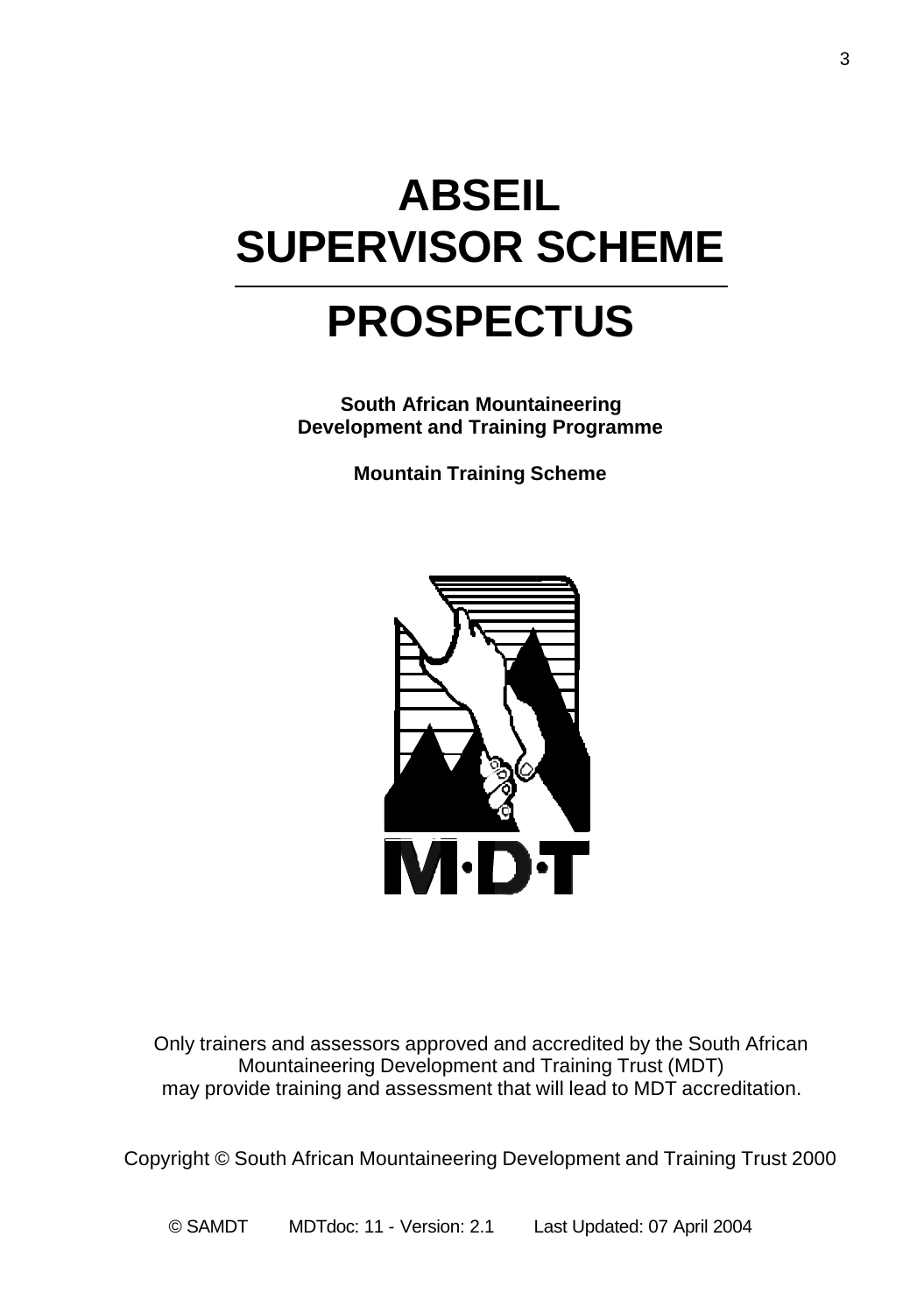The South African Mountaineering Development and Training Programme (MDT), was established to develop and maintain nationally recognised standards for the many clubs, organisations and individuals active in mountain related activities.

The programme, controlled by the South African Mountaineering Development and Training Trust, a legally constituted body registered with the master of the Supreme Court, co-ordinates and administers the functioning of the national Mountain Training Scheme (MTS).

Introduced in 1996, the MTS comprises of eight partially independent schemes, each integrating practical, theoretical and experiential components through a process of training and assessment. From the Basic Mountain Walking Leader Scheme to the Mountaineering Instructor Scheme, each is primarily concerned with good practice, leading to the safe enjoyment of the activity.

Training and assessment courses are run by individuals approved and accredited by the trust.

Since its introduction, the programme has gained the support of the many professional, semi-professional and voluntary guides, leaders and instructors active in South Africa's mountains.

An overview of the Mountain Training Scheme is provided on the next page.

Information on the components of the MDT programme, how to register, or where to go for training and assessment courses can be obtained from:

> Administration **MDT** PO Box 662 **Gillitts** 3603 South Africa

Email: admin@mdt.za.org Website: www.mdt.za.org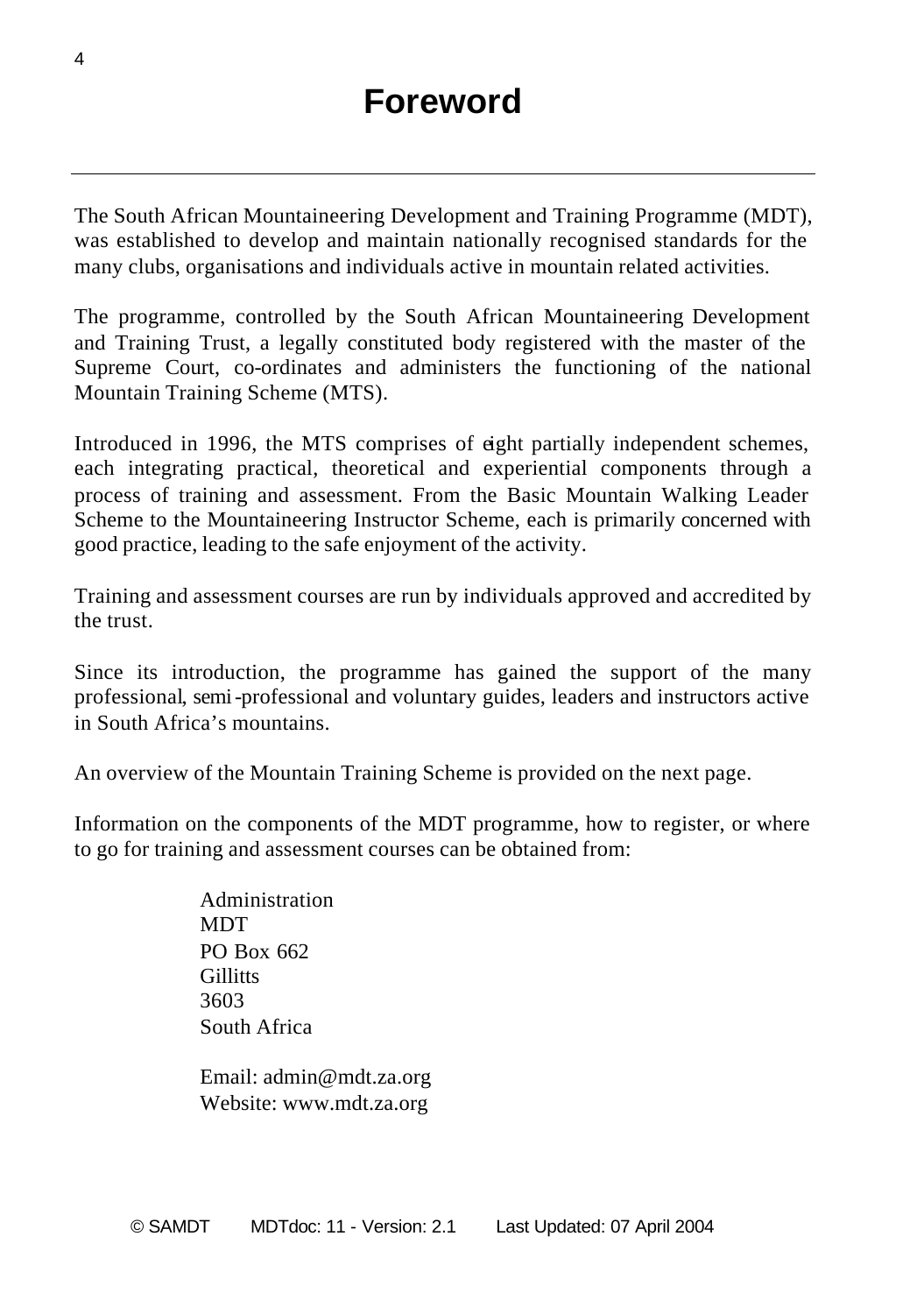## **The Mountain Training Scheme**

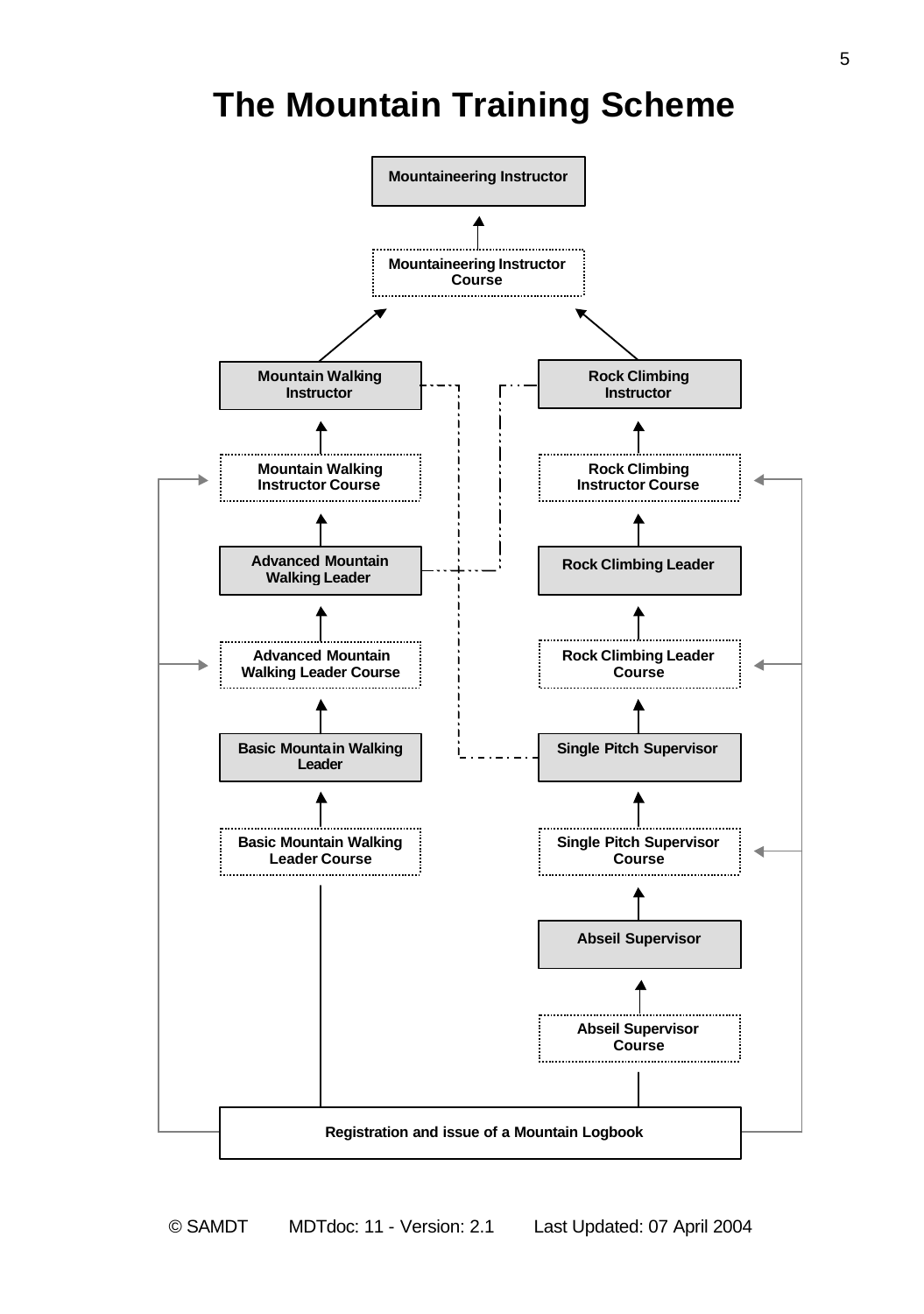## **Abseil Supervisor Scheme Prospectus**

| <b>Introduction</b> | The Abseil Supervisor Scheme (AS) provides training and<br>assessment for those who are in a position of responsibility<br>while supervising abseiling. It is suitable for individuals<br>working in a professional, semi-professional or voluntary<br>capacity.                                                                                                                                                      |
|---------------------|-----------------------------------------------------------------------------------------------------------------------------------------------------------------------------------------------------------------------------------------------------------------------------------------------------------------------------------------------------------------------------------------------------------------------|
| <b>Scope</b>        | The scheme is primarily concerned with good practice,<br>leading to the safe enjoyment of the activity.                                                                                                                                                                                                                                                                                                               |
|                     | The scheme does not cover:                                                                                                                                                                                                                                                                                                                                                                                            |
|                     | the skills needed to approach and retreat from mountain<br>crags;<br>access to any location where escape is not easily<br>٠<br>possible from the top and the bottom of the abseil site;<br>multiple abseils, or abseils that involve intermediate<br>stances.                                                                                                                                                         |
|                     | Completion of a training course alone, without taking an<br>assessment course, is not a qualification in itself, although it<br>may be of considerable benefit to the trainee.                                                                                                                                                                                                                                        |
| Stage s             | The scheme comprises of:                                                                                                                                                                                                                                                                                                                                                                                              |
|                     | 1. registration and the issue of a logbook;<br>2. training courses comprising of:<br>level 1: three days, addressing short abseils;<br>level 2: one day, addressing the special requirements of<br>long abseils;<br>3. further experience gained during a consolidation period;<br>4. a one day assessment course comprising of theory and<br>practical components;<br>5. continuing experience entered in a logbook. |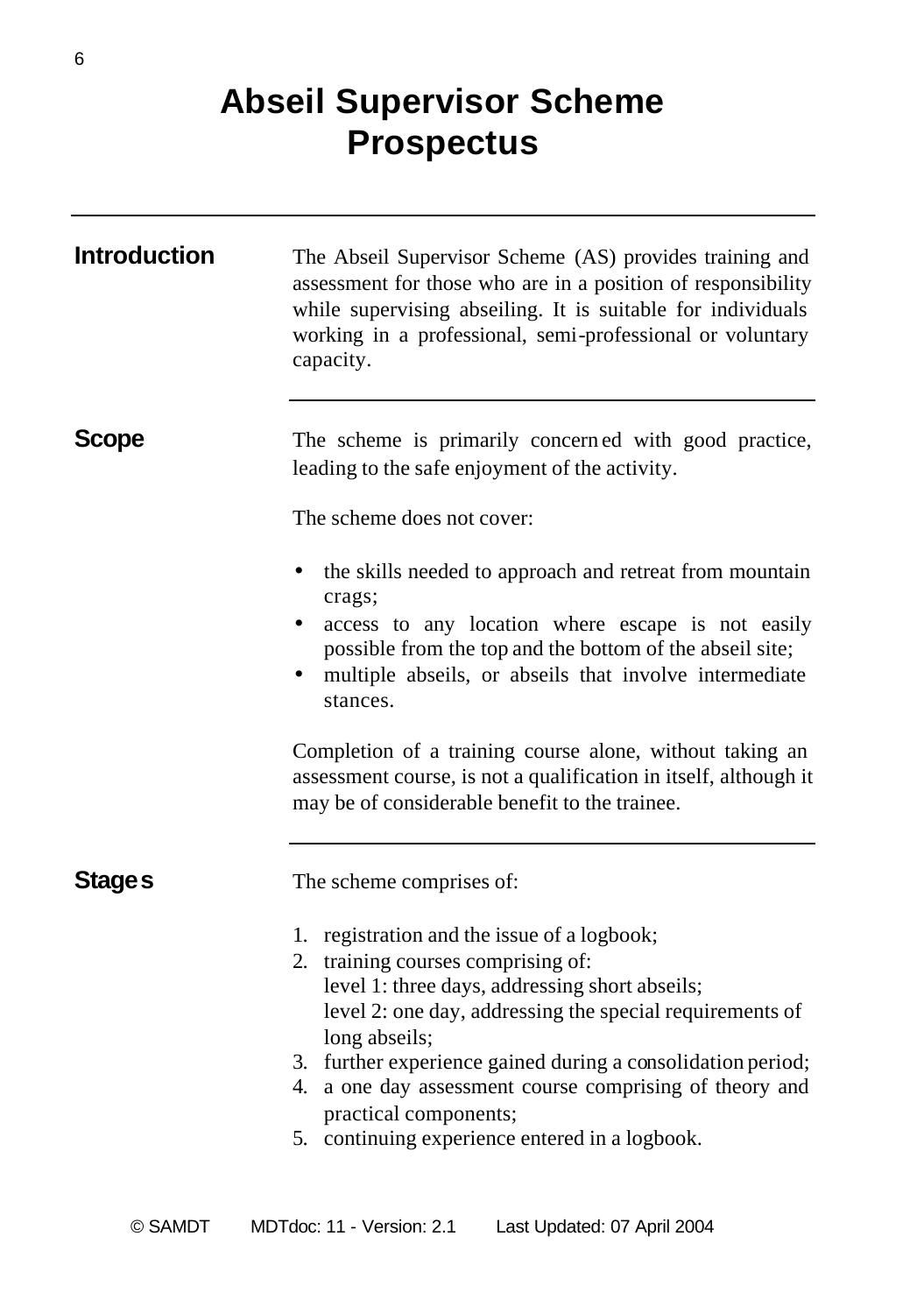**Registration** The candidate wishing to register must:

- be not less than eighteen years of age;
- have completed an introductory rock climbing or abseil course or;
- provide the Director of Training with a record of abseil experience;
- have a genuine interest in abseiling and the supervision of groups;
- complete the registration application and enclose the appropriate fee. This should be submitted to the MDT via an approved course provider.

Course Providers are given a period of 14 days from the date of completion of the course, to submit the registration details of their course attendees. The MDT administration then has a further 14 days to process these registrations, and to supply you with your registration number as recorded on the MDT database

Please feel free to contact the MDT administration at any time to check up on your registration. You should receive an e-mail/sms/phone call confirming receipt of your registration form once the MDT administration has received it. If you do not receive such confirmation, you may contact the MDT administration, who will contact the service provider immediately should the registration details not yet have been submitted.

The purpose of this is to ensure speedy registration, leading to satisfied MDT members. Please be assured of our commitment to aid you in this process.

#### **Training Level 1:**

The candidate must attend a three-day training course run by an approved provider. The course addresses the requirements of short abseils<sup>2</sup>.

#### **Level 2:**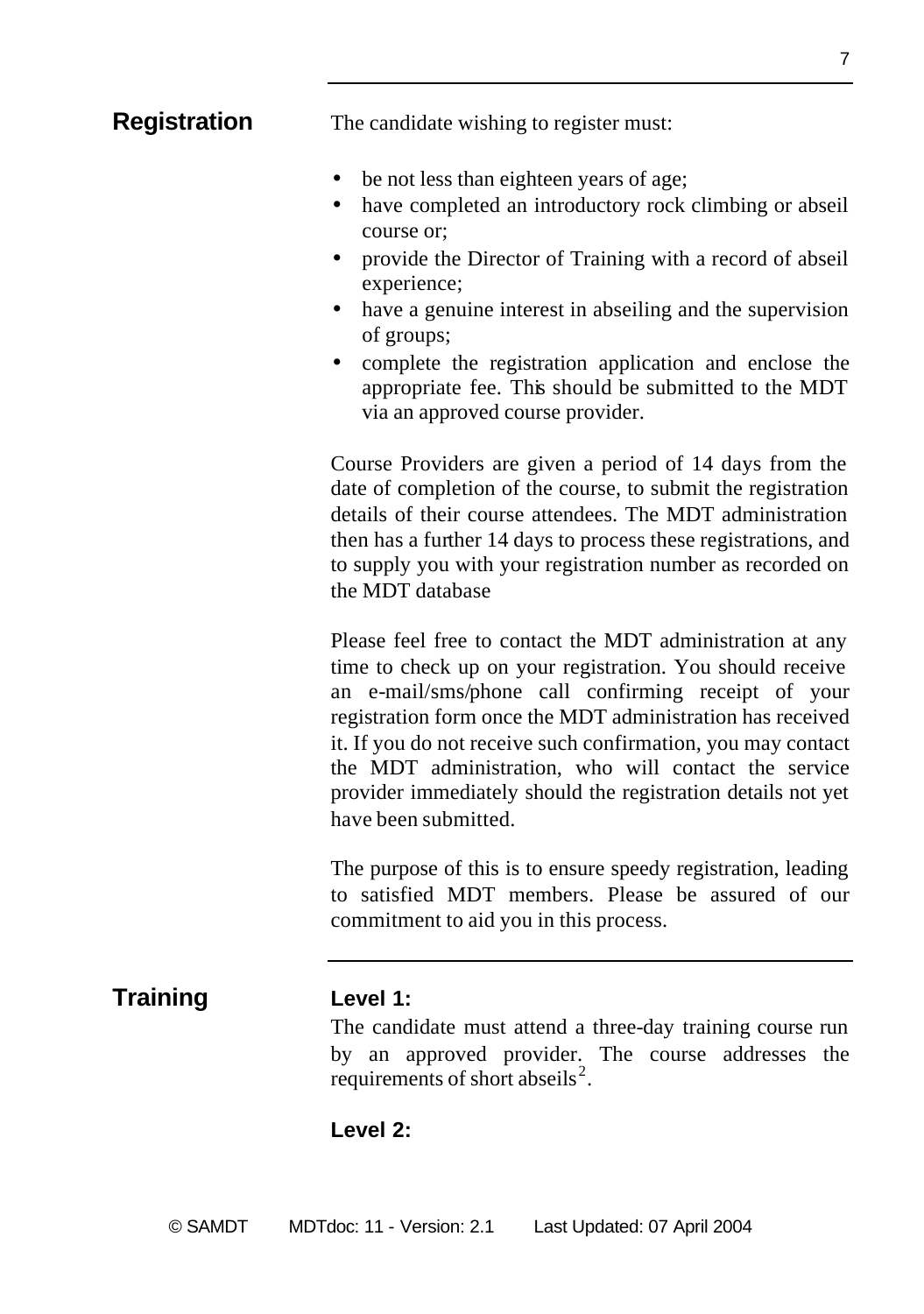The candidate must attend an additional one-day training course run by an approved provider. The course addresses the special requirements of long abseils.

The training course is for potential supervisors and assumes basic competence in abseiling. It will emphasise those skills, which the candidate might have difficulty in learning without expert guidance.

On completion of training, the Director of Training will endorse the appropriate page(s) in the logbook.

#### **Logbook** Experience gained by the candidate should be recorded in the MDT AS Logbook. Entries should be concise, easily read and should include abseiling, rock climbing, supervising and other relevant experience.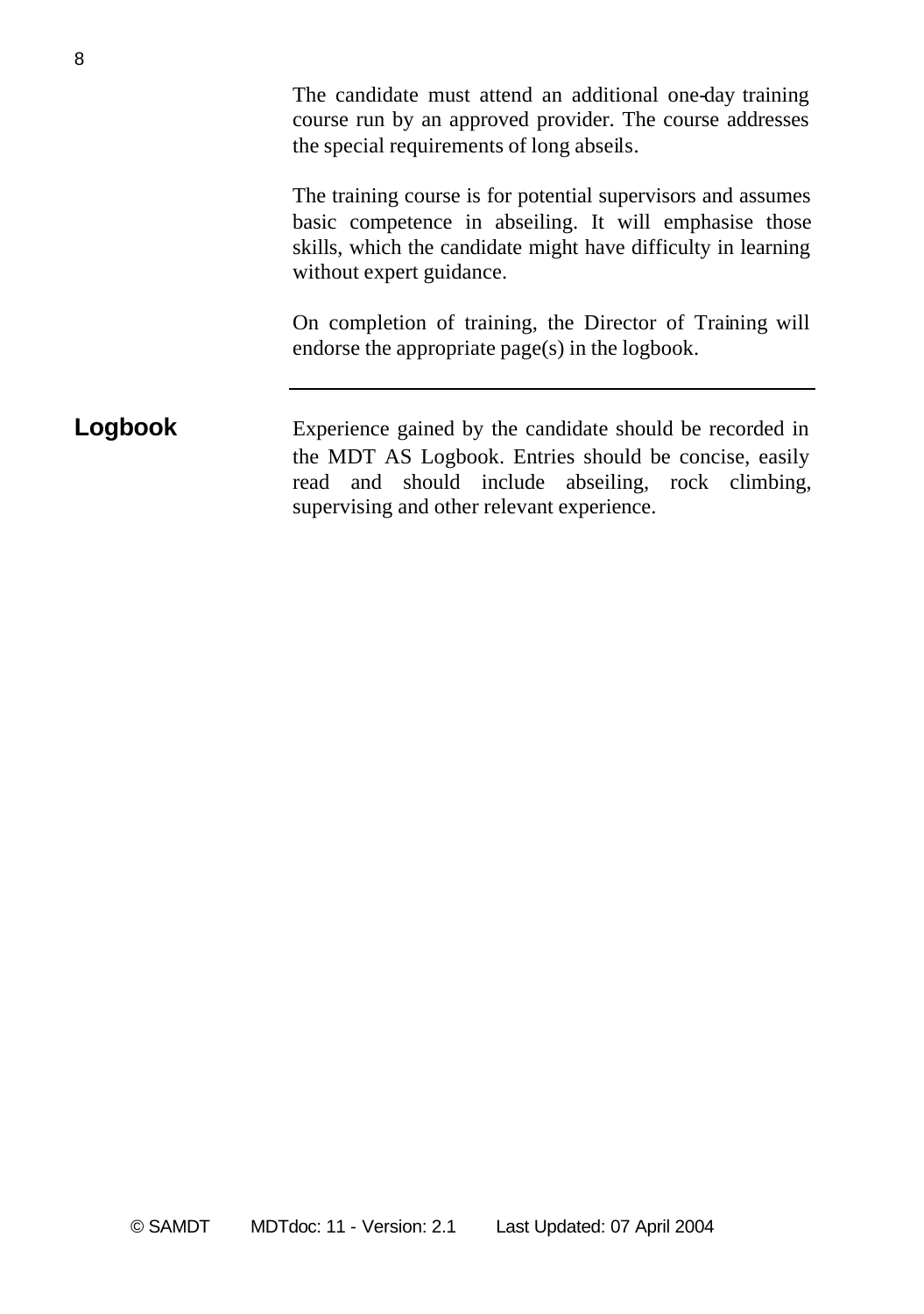The log book is divided into five sections and includes:

|                      | a record of experience gained prior to the training<br>course;<br>the particulars of the training course, completed by the<br>Director of Training;<br>a record of experience gained during the period between<br>$\bullet$<br>the training and assessment courses;<br>the particulars of the assessment course, completed by<br>$\bullet$<br>the Director of Assessment;<br>a record of experience gained after the assessment. |
|----------------------|----------------------------------------------------------------------------------------------------------------------------------------------------------------------------------------------------------------------------------------------------------------------------------------------------------------------------------------------------------------------------------------------------------------------------------|
| <b>Consolidation</b> | During the period between training and assessment courses,<br>the candidate is expected to gain extensive abseiling<br>experience at a wide range of venues and some practice in<br>the supervision of groups <sup>3</sup> .                                                                                                                                                                                                     |
|                      | The consolidation period will be a minimum of three<br>months.                                                                                                                                                                                                                                                                                                                                                                   |
| <b>First Aid</b>     | At the beginning of the assessment course the candidate<br>must hold a currently valid and approved first aid<br>certificate.                                                                                                                                                                                                                                                                                                    |
| Assessment           | Before attending an assessment course the candidate must:                                                                                                                                                                                                                                                                                                                                                                        |
|                      | have registered;<br>have attended a training course;<br>have acted in the capacity of abseil supervisor on a<br>least twenty occasions, under the direction of a suitably<br>qualified person <sup>3</sup> ;<br>be familiar with all aspects of the syllabus;<br>hold a valid approved first aid certificate.                                                                                                                    |
|                      | The candidate will be expected to present a logbook and<br>first aid certificate to the Director of Assessment, to confirm<br>that the requirements of the scheme have been met.                                                                                                                                                                                                                                                 |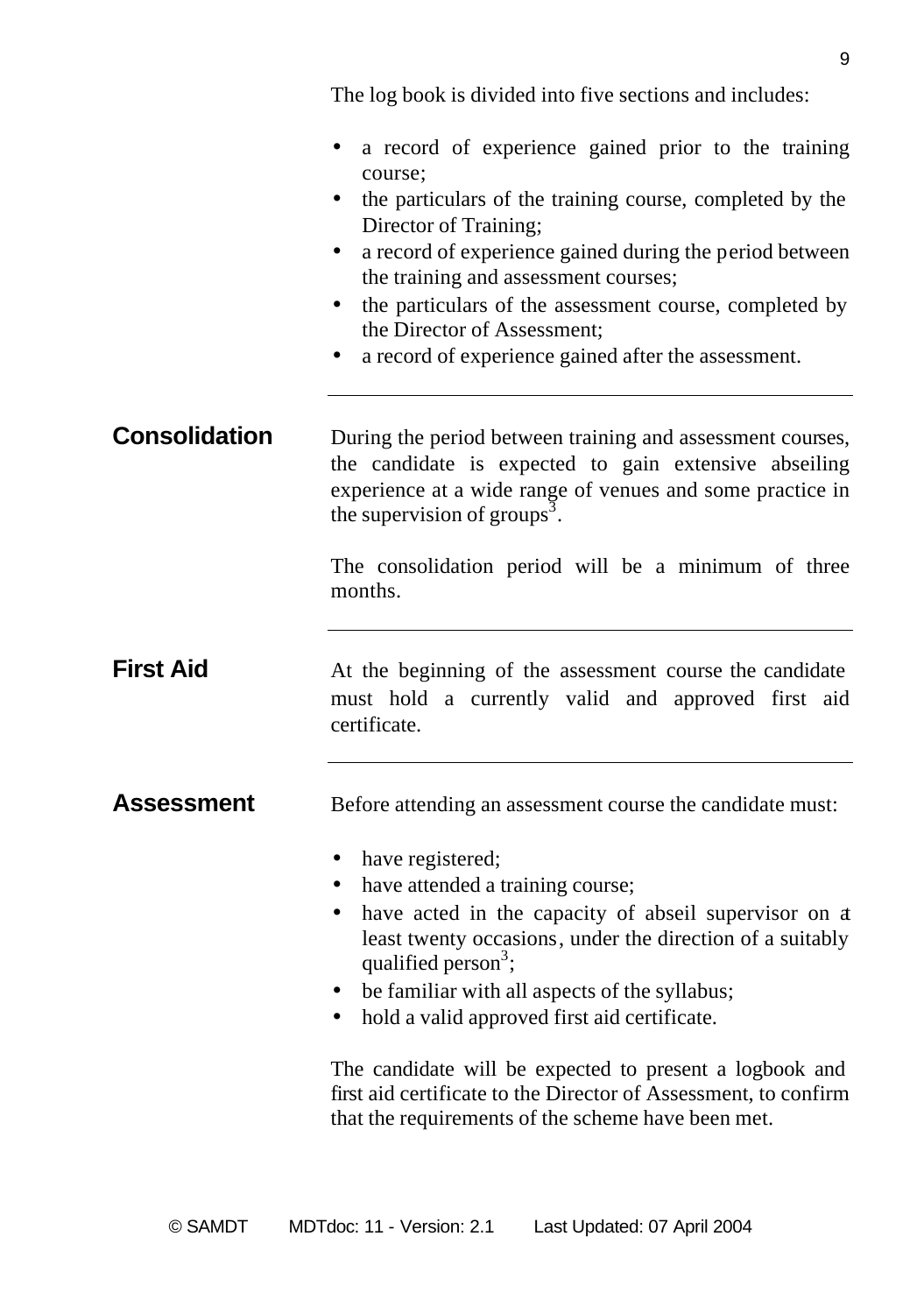During the assessment course, which lasts one day, the candidate will be tested in accordance with the syllabus requirements.

The Director of Assessment will endorse the logbook in one of three ways:

#### **Pass**

Awarded where the candidate has demonstrated proper knowledge and application of the course syllabus and has shown the necessary experience for the application of abseil supervision.

#### **Deferred**

Awarded where the candidate has generally performed at the required standard and shown the necessary experience and attributes, but where complete proficiency has not been attained. Written recommendations for further experience will be given, along with details of the proposed one-day reassessment.

#### **Recommended Reassessment**

Awarded where the candidate's performance has been weak, or the necessary experience and attributes have not been shown.

| Reassessment | The one-day reassessment must follow a minimum period      |
|--------------|------------------------------------------------------------|
|              | of three months. The candidate may only take two           |
|              | reassessments before being required to take the entire     |
|              | course again. Since the reassessment will be based on      |
|              | information gained during the assessment all reassessments |
|              | must be completed within a five-year period.               |

#### **Exemption** The candidate, who has substantial experience of abseiling and the supervision of groups, may apply for an exemption from stages two and three.

The candidate, wishing to apply for exemption, must be able to demonstrate exceptional previous experience.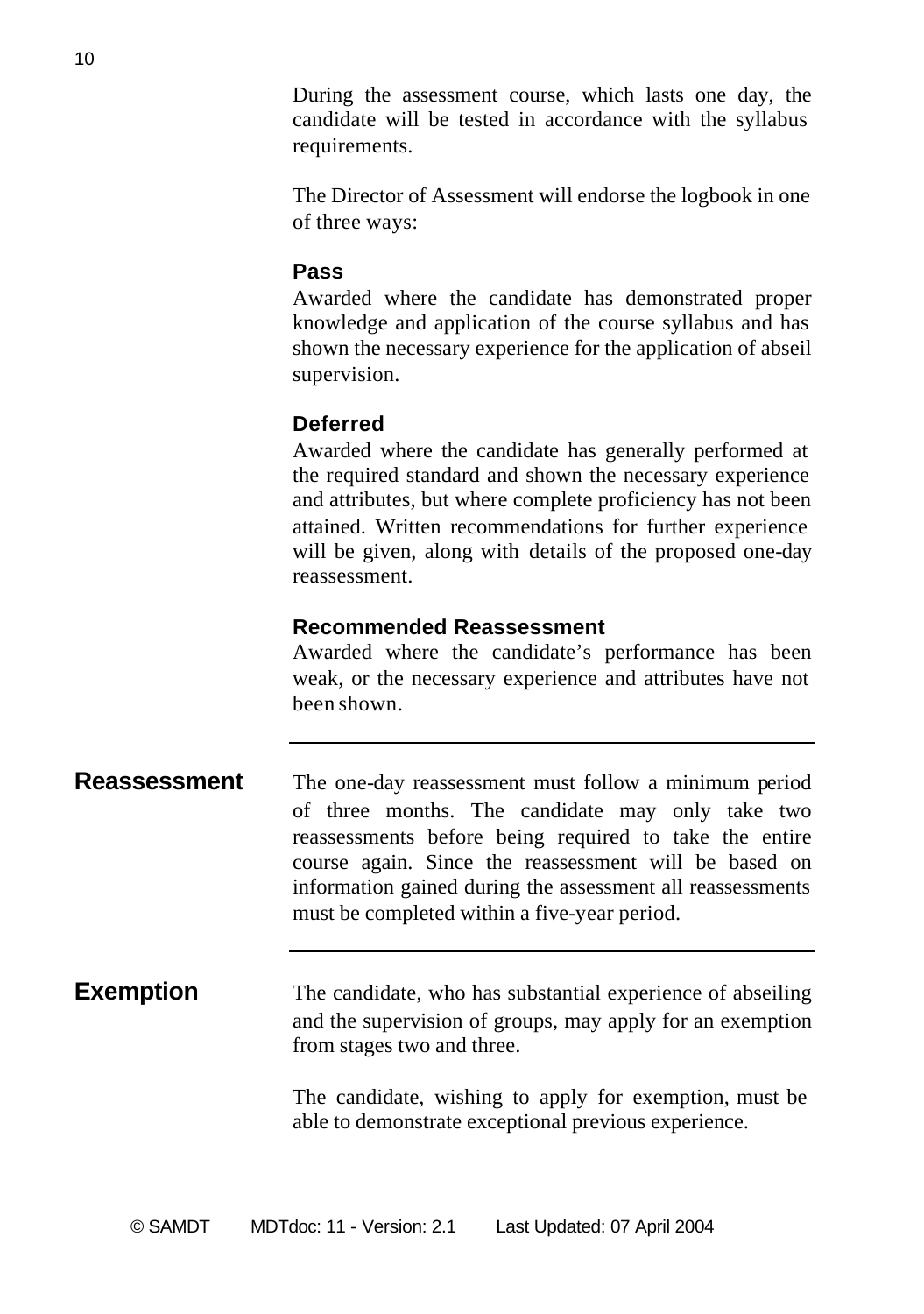Applications for exemption must be made in writing to the secretary of the Assessment Panel.

### **Definitions** For the purpose of this scheme:

**Abseiling** is defined as the controlled descent on a rope:

- without the use of intermediate stances;
- allowing the participant to be lowered to the ground at all times.

### **Short Abseils**

Are defined as not exceeding sixty meters in length, where the environment presents little objective danger, with no difficulties of approach or retreat.

### **Long Abseils**

Are defined as exceeding sixty meters but not exceeding one hundred and fifty meters in length.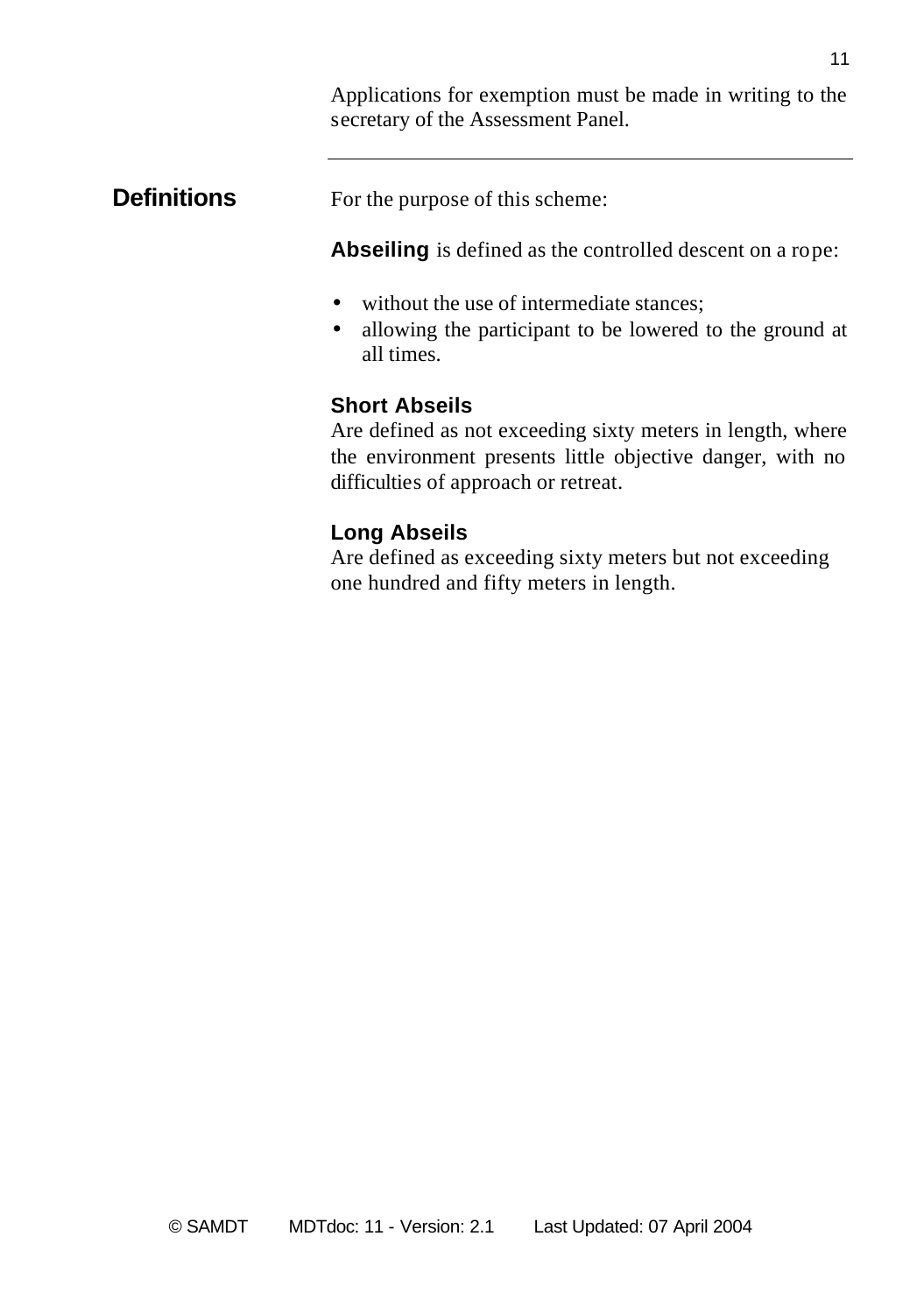## **Abseil Supervisor Scheme Notes**

- 1. The MDT Administrator, on receiving the registration application and registration fee, will issue a receipt as proof that registration has been successful.
- 2. A list of approved and accredited course providers is available from the MDT.
- 3. Ideally, the candidate should be under the direction of an Abseil Supervisor, or higher award holder.

**Scope** It is the duty of the employer or organising authority to decide whether a supervisor possesses the personal attributes needed to take responsibility for the care of individuals, groups or clients. It is the combination of technical skill, wide exp erience and personal qualities that form the basis for effective supervision. The scheme assesses the technical skills and experience; the employer or organising authority has to gauge the personal qualities.

**Experience** Candidates often experience some difficulty when compiling their registration forms and logbooks, in trying to determine whether or not they meet the experience requirements of the Scheme.

> The Director of Assessment and the Assessment Panel are looking for both depth and breadth of experience since the candidate who only has the minimum experience is unlikely to benefit from either training or assessment courses.

> The Mountain Training Scheme is South Africa oriented, therefore, experience recorded should reflect this. Whilst experience gained abroad is undoubtedly valuable it is not necessarily the most appropriate.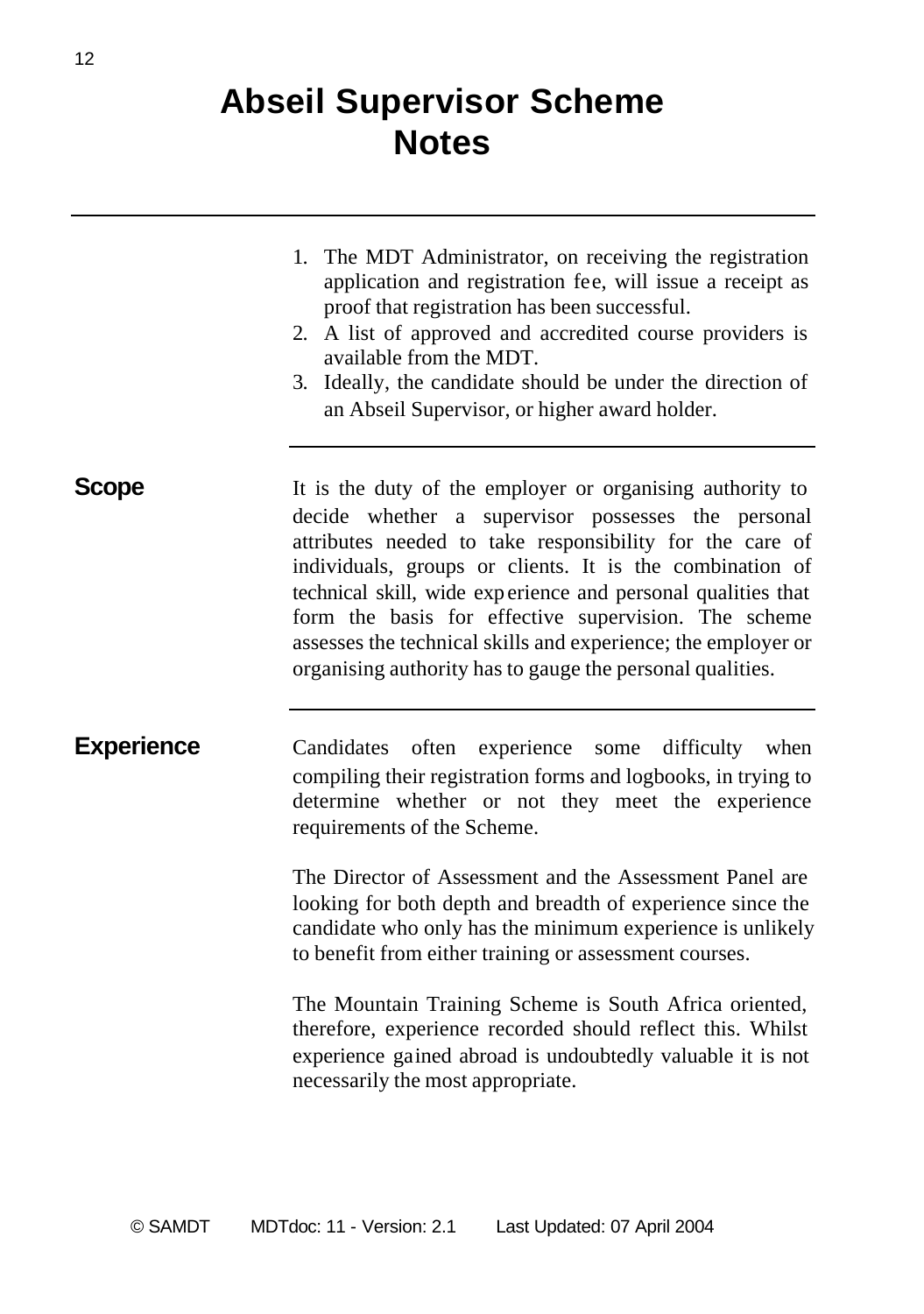## **Abseil Supervisor Scheme Acknowledgements**

- 1. **South African Mountaineering Development and Training Programme** Technical Committee.
- 2. **Mountain Club of South Africa. National Training Sub-committee (1994)** *Mountain Leadership Training Scheme*. *Proposed Policy and Guidelines a Consultative Document.*
- 3. **Union Internationale des Associations d'Alpinisme** Working Group Training Standards *Model Training Standards for voluntary Leaders and Instructors.*
- 4. **Mountain Leader Training Board (UK)** *Single Pitch Supervisors Award Prospectus and Syllabus.*
- 5. **United Kingdom Mountain Training Board (1995)** *National Guidelines*.
- 6. **AEE: Safe Practice in Adventure Programming** Simon Priest and Tim Dixon